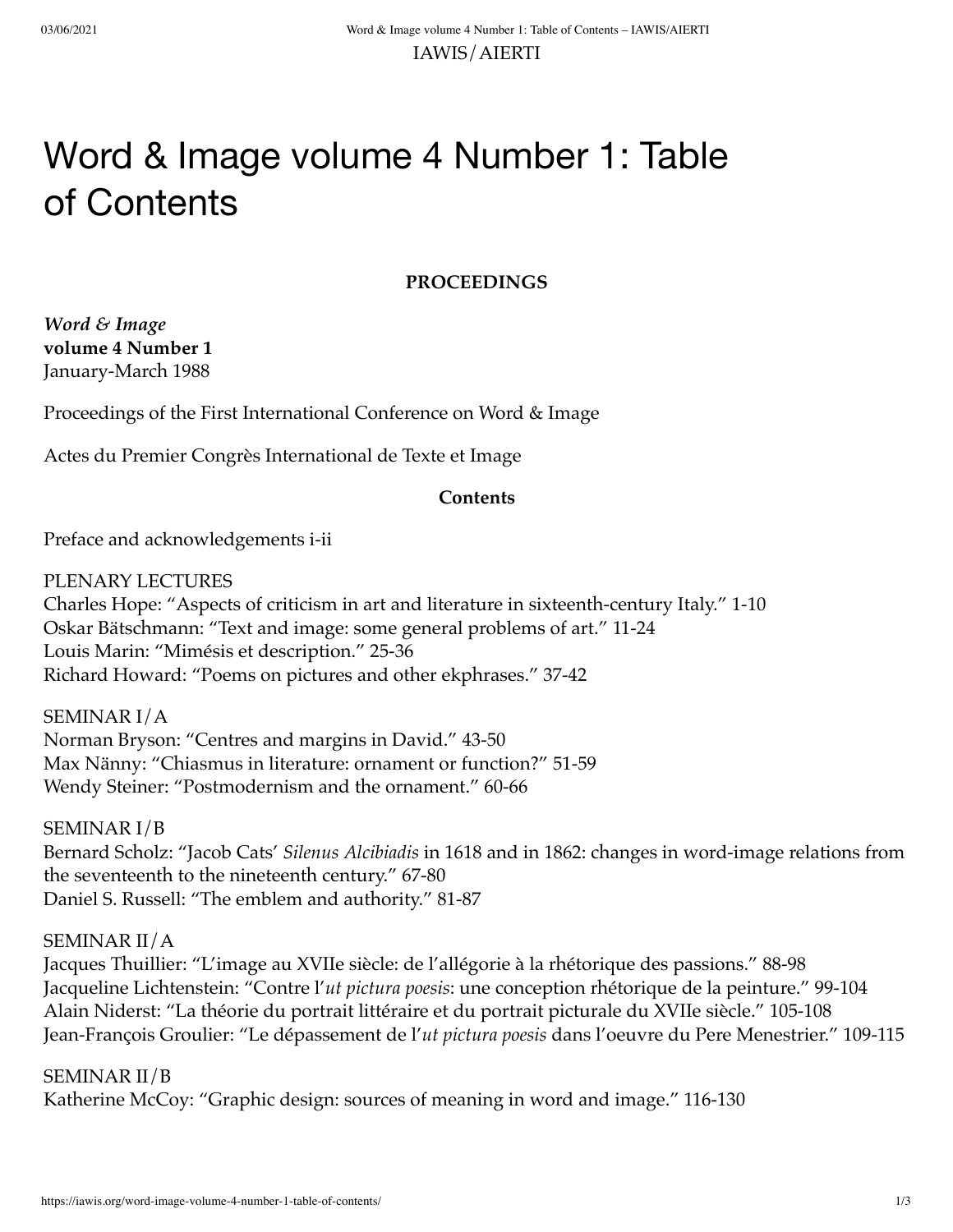# SEMINAR III/A

Alain Buisine: "L'impossible couleur – l'impressionisme et la critique d'art." 131-138

Shigemi Inaga: "Une esthetique de rencontre; ou l'affinité de l'impressionisme avec le Japonisme comme un malentendu et sa conséquence paradoxale au cours de l'implantation de l'impressionisme au Japon." 139-147

J.P. Guillerm: "Le Journal de Delacroix: de la couleur au noir." 148-156

# SEMINAR III/B

H.-W. am Zehnhoff: "Satire in word & image: satirical techniques of John Heartfield and Kurt Tucholsky in *Deutschland, Deutschland über alles…'*." 157-162

David E. Nye: "'Negative capability' in Wright Morris' *The Home Place*." 163-169 Jan Baetens: "Texte et image dans le roman-photo." 170-176

# SEMINAR IV/B

Robert Druce: "The vanishing reader – the changing role of letters in paintings." 177-185 Suzanne Ferguson: "'Spots of time': representation of narrative in modern poems and paintings." 186- 194

Catherine Malabou: "Peindre la mer par l'autre sens: Proust et Elstir." 195-199

SEMINAR V/A

Cristina Giorcelli: "William Carlos Williams' painterly poems: two pictures from a Bruegel." 200-208 John Hollander: "The poetics of *ekphrasis*." 209-219

SEMINAR V/B

Paul Pelckmans: "Holisme et démiurgie dans le Salon de 1765." 220-230 Jean Galard: "La poétique des ruines." 231-237

SEMINAR VI/A

M.A. Schenkeveld-Van der Dussen: "Word and image in Huygens' *Otia*: the author as hidden persuader." 238-245 Jeroen Stumpel: "Speaking of manner." 246-264

SEMINAR VI/B Renée Riese Hubert: "The surrealist book." 265-274 Jennifer J. Patterson: "Surrealism – poetry & image: comments on a relationship between creativity and psychoneurotic illness." 275-282 Daniele de Ruyter-Tognotti: "La représentation picturale, relais de l'écriture chez Arrabal." 283-291 Annette Shandler Levitt: "Breasts, couples, children, and other clichés: visual/verbal imagery in surrealist drama." 292-296

SEMINAR VII/A A.L. Sötemann: "Four traditions in modernist poetry and art theory." 297-302 Peter de Ruiter: "K. Schippers and the visual arts." 303-309

SEMINAR VII/B Dominic Baker-Smith: "Spenser's *Triumph of Marriage*." 310-316 Paul Holberton: "Instead of iconology: virtuosity (*mostrare l'arte*) and symmetry (pendants) in Italian renaissance art." 317-322